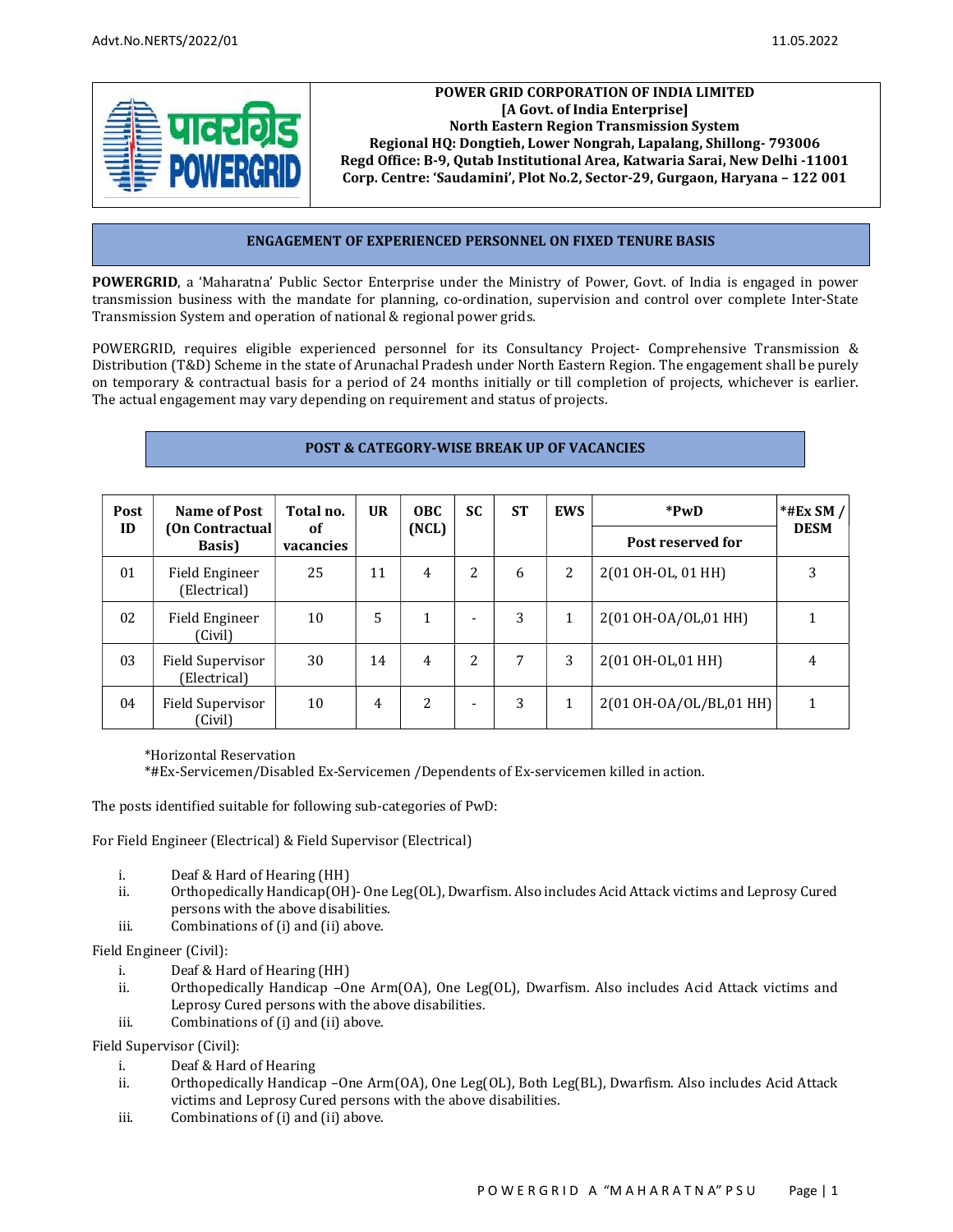# UPPER AGE LIMIT

#### 29 years as on 01.06.2022

(Candidates should not have been born before 01.06.1993 or after 01.06.2004)

| <b>JOB SPECIFICATION</b>       |                                                                                                                                                                                                                                                                                                                                                                     |  |  |  |  |
|--------------------------------|---------------------------------------------------------------------------------------------------------------------------------------------------------------------------------------------------------------------------------------------------------------------------------------------------------------------------------------------------------------------|--|--|--|--|
| Post ID: 01                    | Name of Post: Field Engineer (Electrical)                                                                                                                                                                                                                                                                                                                           |  |  |  |  |
| <b>Essential Qualification</b> | Full time B.E/ B.Tech/ B.Sc (Engg.)/ BE(Power Engg.) in Electrical discipline or<br>equivalent from recognized University / Institute with minimum 55% marks for<br>General/OBC(NCL)/EWS and pass marks for SC/ST/PwD/ExSM candidates.                                                                                                                              |  |  |  |  |
| Discipline                     | Electrical/Electrical (Power)/Electrical and Electronics/Power Systems Engineering/<br>Power Engineering (Electrical).                                                                                                                                                                                                                                              |  |  |  |  |
| Field Experience               | Should have one-year post qualification experience of Design/ engineering/<br>construction/ testing & commissioning etc. in rural electrification (RE)/ distribution<br>management system (DMS)/ sub transmission (ST)/ transmission lines (TLs)/ sub-<br>stations (S/S), etc.<br>Experience in PSU/Listed company particularly in power sector shall be preferred. |  |  |  |  |
| Post ID: 02                    | Name of Post: Field Engineer (Civil)                                                                                                                                                                                                                                                                                                                                |  |  |  |  |
| <b>Essential Qualification</b> | Full time B.E/B.Tech/B.Sc(Engg.) in Civil discipline or equivalent from recognized<br>University / Institute with minimum 55% marks for General/OBC(NCL)/EWS/ SC and<br>pass marks for ST/PwD/ExSM candidates.                                                                                                                                                      |  |  |  |  |
| Discipline                     | Civil Engineering                                                                                                                                                                                                                                                                                                                                                   |  |  |  |  |
| Field Experience               | Should have one-year post qualification experience of Design/ engineering/<br>construction/ testing & commissioning etc. in rural electrification (RE)/ distribution<br>management system (DMS)/ sub transmission (ST)/ transmission lines (TLs)/ sub-<br>stations (S/S), etc.<br>Experience in PSU/Listed company particularly in power sector shall be preferred. |  |  |  |  |
| Post ID: 03                    | Name of Post: Field Supervisor (Electrical)                                                                                                                                                                                                                                                                                                                         |  |  |  |  |
| <b>Essential Qualification</b> | Full Time regular 3 years Diploma in Electrical Engineering discipline from recognized<br>Technical Board / Institute with minimum 55% marks for General / OBC (NCL)/EWS<br>candidates and pass marks for SC/ST/PwD/ExSM. Higher technical qualification like<br>B.Tech. / BE / M.Tech. / ME etc. with or without Diploma is not allowed.                           |  |  |  |  |
| Discipline                     | Electrical/Electrical (Power)/Electrical and Electronics/Power Systems Engineering/<br>Power Engineering (Electrical)                                                                                                                                                                                                                                               |  |  |  |  |
| Field Experience               | Should have one-year post qualification experience of Construction/ testing &<br>commissioning / electrical works etc. in rural electrification (RE)/ distribution<br>management system (DMS)/ sub transmission (ST)/ transmission lines (TLs)/<br>substations (S/S), etc.<br>Experience in PSU/Listed company particularly in power sector shall be preferred.     |  |  |  |  |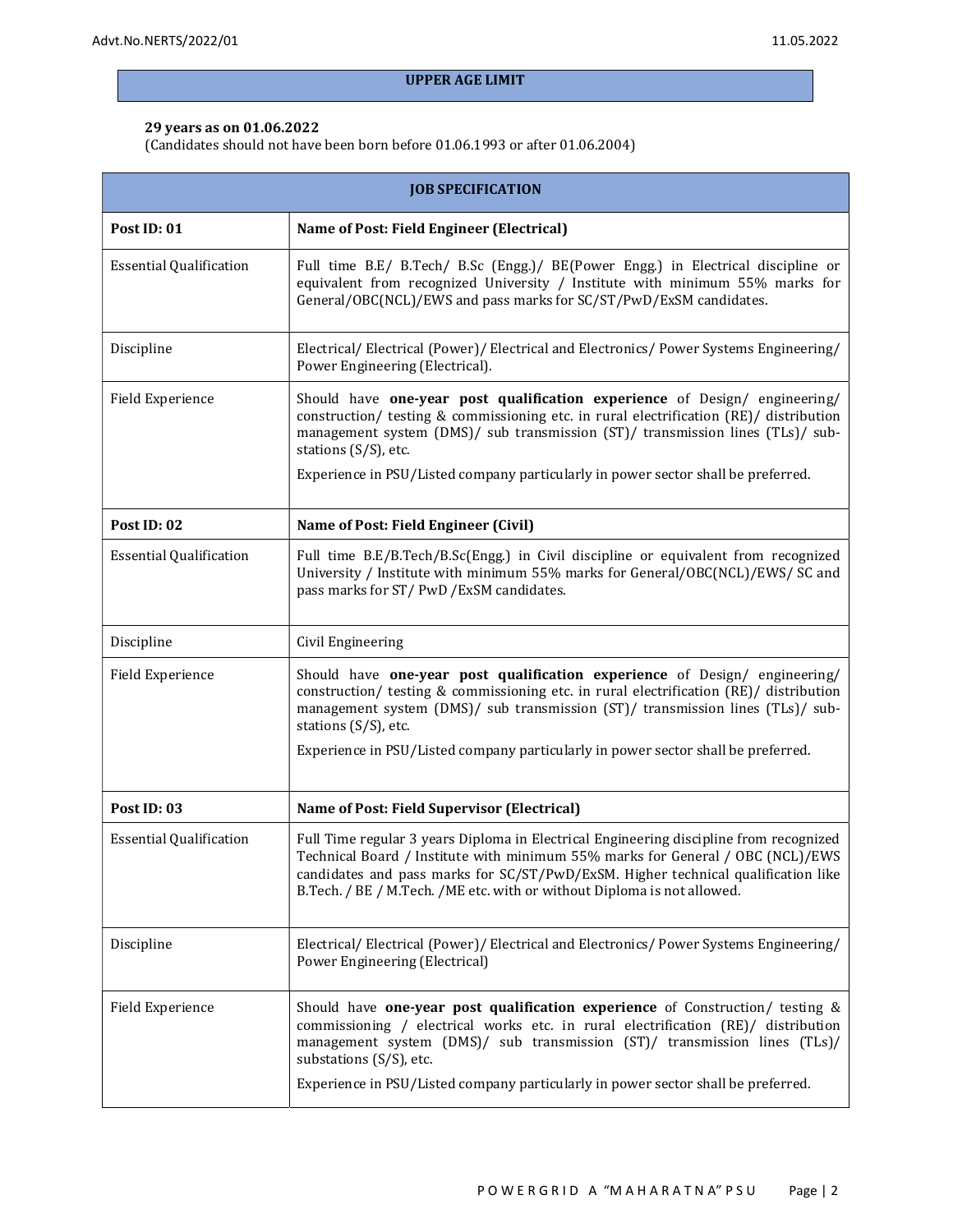| Post ID: 04                    | Name of Post: Field Supervisor (Civil)                                                                                                                                                                                                                                                                                                                        |  |  |  |
|--------------------------------|---------------------------------------------------------------------------------------------------------------------------------------------------------------------------------------------------------------------------------------------------------------------------------------------------------------------------------------------------------------|--|--|--|
| <b>Essential Qualification</b> | Full Time regular 3 years Diploma in Civil Engineering discipline from recognized<br>Technical Board / Institute with minimum 55% marks for General / OBC (NCL)/<br>EWS/SC candidates and pass marks for ST/ PwD/ExSM. Higher technical qualification<br>like B.Tech. / BE / M.Tech. / ME etc. with or without Diploma is not allowed                         |  |  |  |
| Discipline                     | Civil Engineering                                                                                                                                                                                                                                                                                                                                             |  |  |  |
| Field Experience               | Should have one-year post qualification experience of Construction/ testing $\&$<br>commissioning / civil works etc. in rural electrification (RE)/ distribution<br>management system (DMS)/ sub transmission (ST)/ transmission lines (TLs)/<br>substations (S/S), etc.<br>Experience in PSU/Listed company particularly in power sector shall be preferred. |  |  |  |

#### COMPENSATION BENEFITS

#### For Post ID 01 & 02

Contract personnel will be paid monthly remuneration in the pay band of ₹ 30,000-3%-1,20,000/- with initial basic pay of ₹ 30,000/- + Industrial DA + HRA + Perks @35 % of basic pay. On successful completion of every year of engagement, the contract personnel will be eligible for annual increment at the rate of 3% during subsequent year of engagement. The increment will be given from the first day of month subsequent to the month in which the Contract personnel completes the year.

#### For Post ID 03 & 04

Contract personnel will be paid monthly remuneration in the pay band of ₹ 23,000-3%-1,05,000/- with initial basic pay of ₹ 23,000/- + Industrial DA + HRA + Perks @35% of basic pay. On successful completion of every year of engagement, the contract personnel will be eligible for annual increment at the rate of 3% during subsequent year of engagement. The increment will be given from the first day of month subsequent to the month in which Contract personnel completes complete the year.

#### OTHER BENEFITS:

- 1. HRA will be paid as per HRA rules of POWERGRID. Perks @ 35% of basic pay shall be paid as per Cafeteria approach.
- 2. Contract personnel will be entitled for reimbursement of official mobile call charges /rentals as per extant policy.
- 3. Contract personnel will be covered under EPF & EPS MP Act 1952, Payment of Gratuity 1972 and corresponding rules in POWERGRID.
- 4. Contract personnel will be entitled to 12 days Casual Leave, 10 days Sick Leave and 30 days Earned leave in a year. In addition, EL encashment, Maternity Leave, Quarantine Leave, EOL and Special Casual Leave as per leave rules shall be admissible. No other leave/ encashment is admissible including SAL/OH/Special Disability Leave.
- 5. Contract personnel will be entitled for medical benefits for self during the first year of engagement and for self and family (Spouse & two dependent children) from second year onwards of engagement. The medical benefit is limited to maximum one month's pay for every year for OPD cases. Medical insurance is provided in case of IPD treatments during tenure of engagement.
- 6. Contract personnel will be covered under Group Personal Accident Insurance scheme of POWERGRID.
- 7. Contract personnel will be eligible for PF deductions@ 12% of Basic Pay and DA per month.
- 8. Contract personnel will not be eligible for any allowance / benefits / PRP / incentives other than those mentioned above.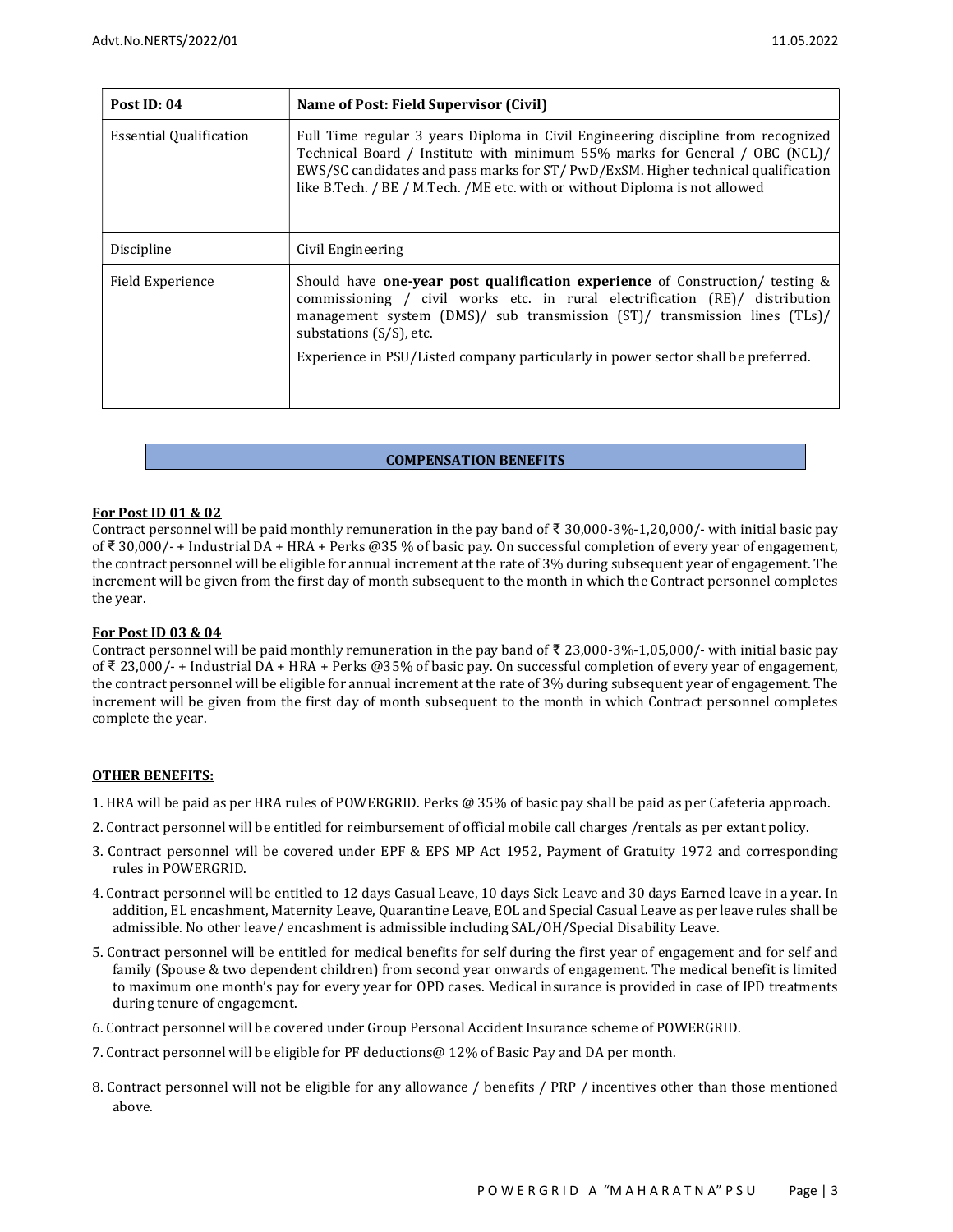#### RELAXATIONS AND CONCESSIONS

- 1. Reservation /Relaxation /Concession for SC/ST/OBC(NCL)/EWS/PwD/Ex-Servicemen shall be given as per Government of India guidelines.
- 2. Persons suffering from not less than 40% of the relevant disability shall be eligible subject to submission of Disability Certificate issued by a Government Medical Board in the format prescribed by Govt. of India at the time of application as well as interview, if called for.
- 3. Reservation/Relaxation/Concession for OBC (NCL) candidates will be subject to submission of self-attested copy of OBC (NCL) certificate along with NCL Declaration in the format prescribed by the Govt. of India for "Appointment to Posts under Govt. Of India" from a competent authority at the time of application as well as interview, if called for.
- 4. Reservation/ Relaxation/Concession for SC and ST candidates will be subject to submission of self-attested copy of SC / ST certificate in the format prescribed by the Govt. of India issued by the competent authority at the time of application as well as interview, if called for.
- 5. Reservation/ Relaxation/Concession for EWS will be subject to submission of a copy of the latest Income and Asset Certificate issued by a competent authority at time of application and interview, if called for.
- 6. Reservation/Relaxation/Concession for Ex-Servicemen(ExSM) will be subject to submission of Age relaxation cum Discharge certificate in the prescribed format issued by a competent authority at the time of application as well as interview, if called for.
- 7. Ex-Servicemen with a minimum of six month's continuous service are allowed age relaxation to the extent of the period spent in service plus three years subject to the condition that the resultant age after deducting his period of service from his actual age does not exceed the prescribed age limit by more than three years.
- 8. Armed Forces personnel applying for civil posts under Ex-Servicemen category has to submit Form of Undertaking as per G.I.Dept.of Per.& Trg., O.M.No.36034/2/91-Estt. (SCT), dated 3-4-1991.
- 9. Candidates applying for civil posts under Ex-Servicemen category has to submit Proforma of Certificate for employed officials as per G.I.Dept.of Per.& Trg., O.M.No.36034/2/91-Estt. (SCT), dated 3-4-1991.
- 10. In case Caste/Category certificate is issued in a language other than Hindi or English, candidates are advised to produce a certified translation of the same in either Hindi or English language at the time of Interview, if called for.

## RELAXATIONS FOR CANDIDATES HAVING EXPERIENCE IN POWERGRID ON CONTRACT BASIS

- 1. Candidates, who have worked in POWERGRID as Field Engineers / AE (FTB) or Field Supervisor / JE (FTB) for at least one year & are still working or have separated and are having registration in any of the Employment Exchange of the seven states of NER i.e Arunachal Pradesh, Assam, Manipur, Meghalaya Mizoram, Nagaland & Tripura can apply fresh for the post of Field Engineer or Field Supervisor in POWERGRID. They are allowed relaxation in upper age limit to the extent of period of service in POWERGRID subject to maximum 5 years (over & above the category relaxation). Service certificate is essential requirement to be submitted by FTB/FE/FS who are separated from POWERGRID and applying for such post.
- 2. A certificate from concerned HR indicating / stating the duration of engagement, the name of the project and that the personnel has completed 01 year as on last date of online submission of application, is to be submitted by the candidate who are presently engaged on contract basis in other consultancy projects, within POWERGRID.
- 3. In case of Field Engineer/Field Supervisor currently working in POWERGRID, application should be forwarded through proper channel, through concerned regional HR department. Application not forwarded through proper channel shall not be entertained.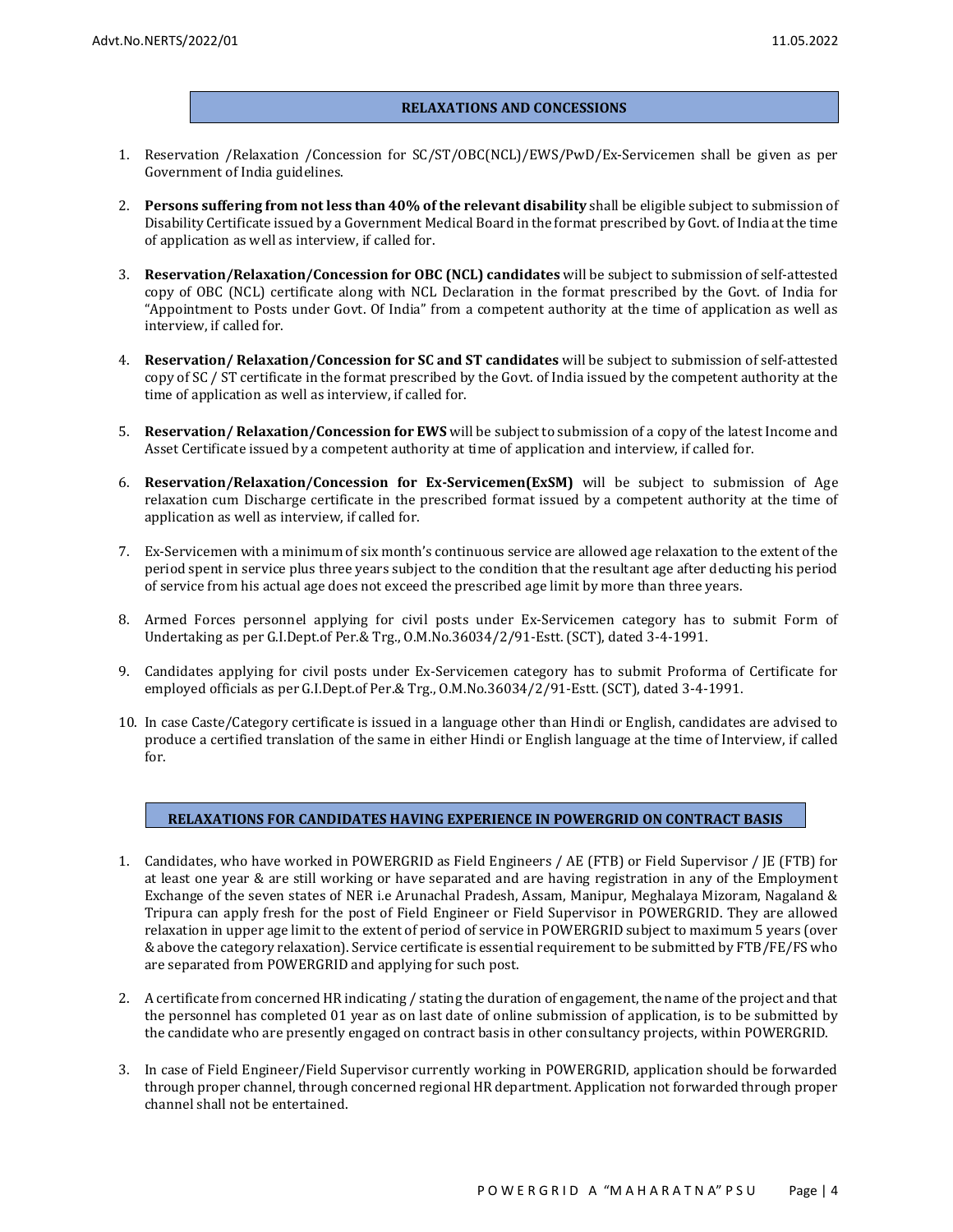#### IMPORTANT INFORMATION

- 1. Candidates having registration in any of the Employment Exchange of the seven states of NER i.e Arunachal Pradesh, Assam, Manipur, Meghalaya, Mizoram, Nagaland & Tripura only are eligible to apply.
- 2. The engagement of personnel is purely temporary in nature and on contract basis for a period of 24 months or till completion of the projects, whichever is earlier. The actual engagement may vary depending on requirement and status of projects.
- 3. Candidates are required to register themselves with National Skills Registry (NSR) at https://nationalskillsregistry.com/ and provide NSR registration number to POWERGRID.

Further, they are required to get the following verified in their NSR profile at their own cost before joining or within 03 months of joining, failing which their engagement shall automatically be terminated without assigning any reason/notice whatsoever:

- a) Personal details like Identity, Bio-metrics (fingerprints)
- b) Essential Qualification i.e. Post Graduation/Graduation/Diploma/Relevant Degree (as applicable)
- c) Previous employment/experience information Upon joining, you shall be required to provide permission to POWERGRID to view your profile in NSR.
- 4. Field Engineer/Field Supervisor shall submit the Police Verification Report / Employee Verification Report regarding Character & Antecedents from police station of their permanent home address. If due to any reason, they are not able to submit the aforesaid document at the time of joining, they shall be provisionally allowed to join on the basis of character certificate & attestation form subject to condition that he/she shall submit the verification report within 3 months, failing which his/her engagement as Field Engineer/Field supervisor shall automatically be terminated without assignment of any reason/notice whatsoever.
- 5. The personnel engaged will **not** be entitled to claim for any regular employment in POWERGRID or any relaxations in case of any recruitment for regular posts in POWERGRID.
- 6. The contractual engagement will automatically be terminated on expiry of 24 months or on completion of the projects, whichever is earlier. The engagement will be project/region specific.
- 7. The Management reserves the right to cancel / restrict / enlarge / modify / alter the recruitment / selection process, if need so arises, without issuing any further notice or assigning any reason thereafter. The vacancies notified may vary and operation of panel will depend on requirement.

#### SELECTION PROCESS

#### For Field Engineer

- 1. Selection will involve Interview only, of the eligible and shortlisted candidates. However, the Management reserves the right to raise the minimum eligibility standards / criteria and / or to conduct a screening test, to restrict the number of candidates to be called for Personal Interview, if so required.
- 2. Screening test, if conducted, shall be for elimination purpose only and will not have any weightage in final merit.
- 3. Screening Test, if conducted shall be of 1 hr duration for 75 marks (in two parts. Part-1: 50 questions on relevant discipline and Part-2: 25 questions on Aptitude). There will not be any negative marking. Qualifying marks in screening test for UR category shall be 40% and for reserved category 30%.
- 4. Candidates who qualify in Test will be shortlisted and called for interview based on their performance in screening test.
- 5. The merit will be drawn purely on the basis of performance in the Interview.
- 6. Shortlisted Candidates will have to qualify in the Interview to be adjudged suitable for empanelment for appointment. The qualifying marks in interview shall be as given below:

| Unreserved (UR) posts including EWS | Reserved Posts |
|-------------------------------------|----------------|
| $40\%$                              | 30 %           |

Candidates shall have the option for appearing in Hindi or English in the Personal Interview.

Interview shall be conducted at Itanagar. POWERGRID reserves the right to change/cancel Interview venue/Test centres depending upon number of candidates / availability of venues.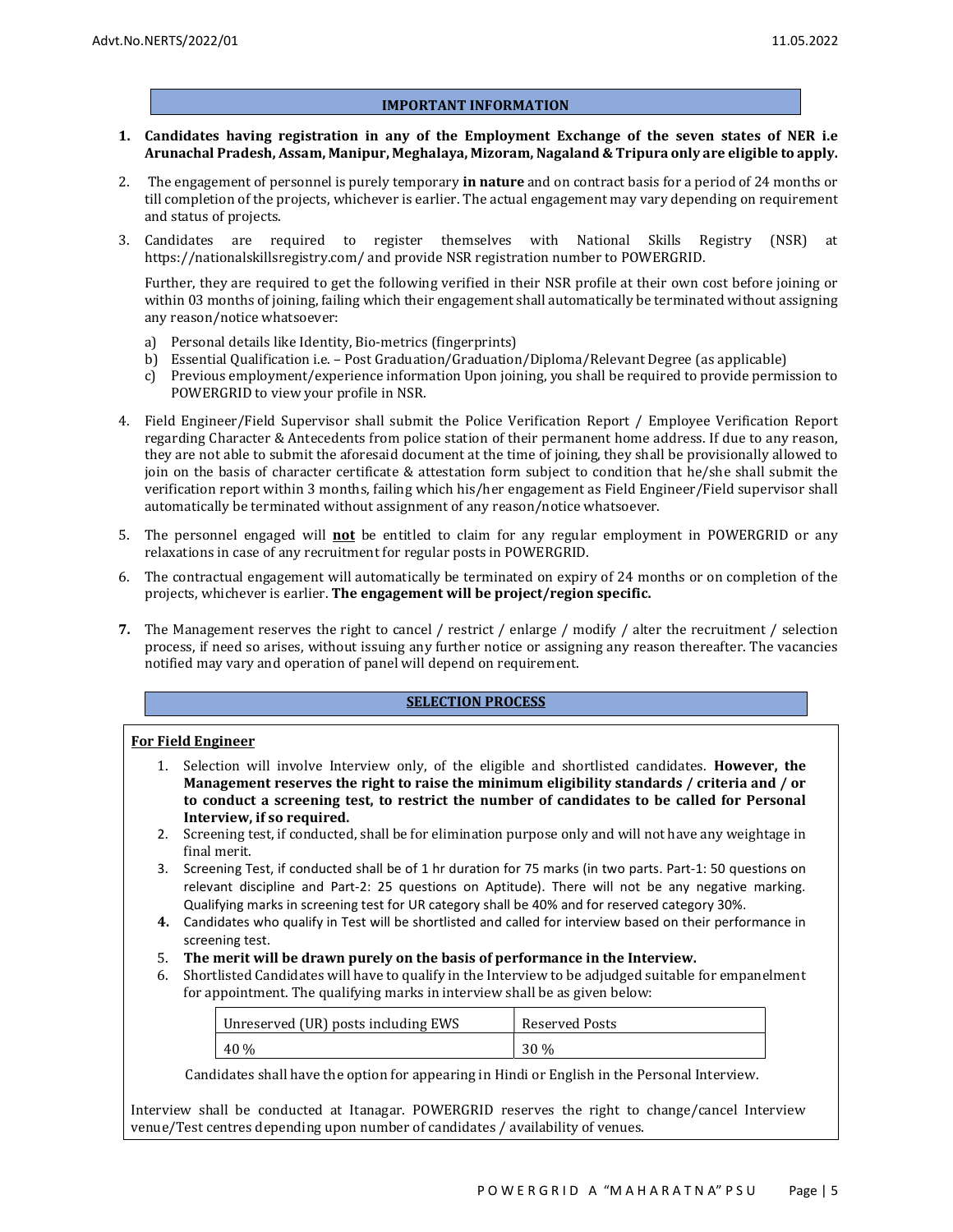### For Field Supervisor:

- 1. Selections shall be made on the basis of scrutiny of applications w.r.t. eligibility criteria and desired experience profile and Written Test of the candidates found eligible after scrutiny.
- 2. Candidates qualifying in the Written Test shall be empanelled in the order of merit of marks obtained in written test.
- 3. The scheme of the test would be as following:
- a) The test would be of 1-hour duration
- b) Sections and Number of questions:
	- i. Technical Knowledge Test 50 questions based on Diploma syllabus in the relevant discipline.
	- ii. Aptitude Test 25 questions based on Logical reasoning, data interpretation, comprehension, vocabulary, data sufficiency and numerical ability.
- c) All questions would be MCQ type with 4 options and carry equal weightage (1 mark each) and there shall be no negative marking.
- d) Qualifying marks would be minimum 40% for Unreserved including EWS and 30% for reserved vacancies.
- 4. Candidates shall have the option for appearing in the Written Test in Hindi or English.
- 5. Centres for Written test/Computer Based Test shall be conducted at Itanagar & Guwahati. The right to allocate centre/venue shall be reserved by the Management.
- a) The Final merit will be drawn purely on the basis of performance in the Interview for Field Engineers/Written Test for Field Supervisors.
- b) The Offer for Contractual Engagement shall be issued to the suitable candidates on the basis of merit and requirement.
- c) Engagement of selected candidates will be subject to their medical fitness as per the company's prescribed standards.
- d) Applicants should have sound health. No relaxation in POWERGRID Medical Norms is allowed. (Refer to "Health" Link on career page of our website for standards of Medical Fitness.)
- e) The decision of POWERGRID regarding scrutiny of application and short listing shall be final and binding.

### APPLICATION FEES

| Post ID | <b>Posts</b>                        | <b>Non-Refundable Application Fee</b> |  |
|---------|-------------------------------------|---------------------------------------|--|
| 01&02   | Field Engineer (Electrical/Civil)   | ₹ 400/-                               |  |
| 03 & 04 | Field Supervisor (Electrical/Civil) | ₹ 300/-                               |  |

SC/ST/PwD/Ex-SM are exempted from payment of Application Fee.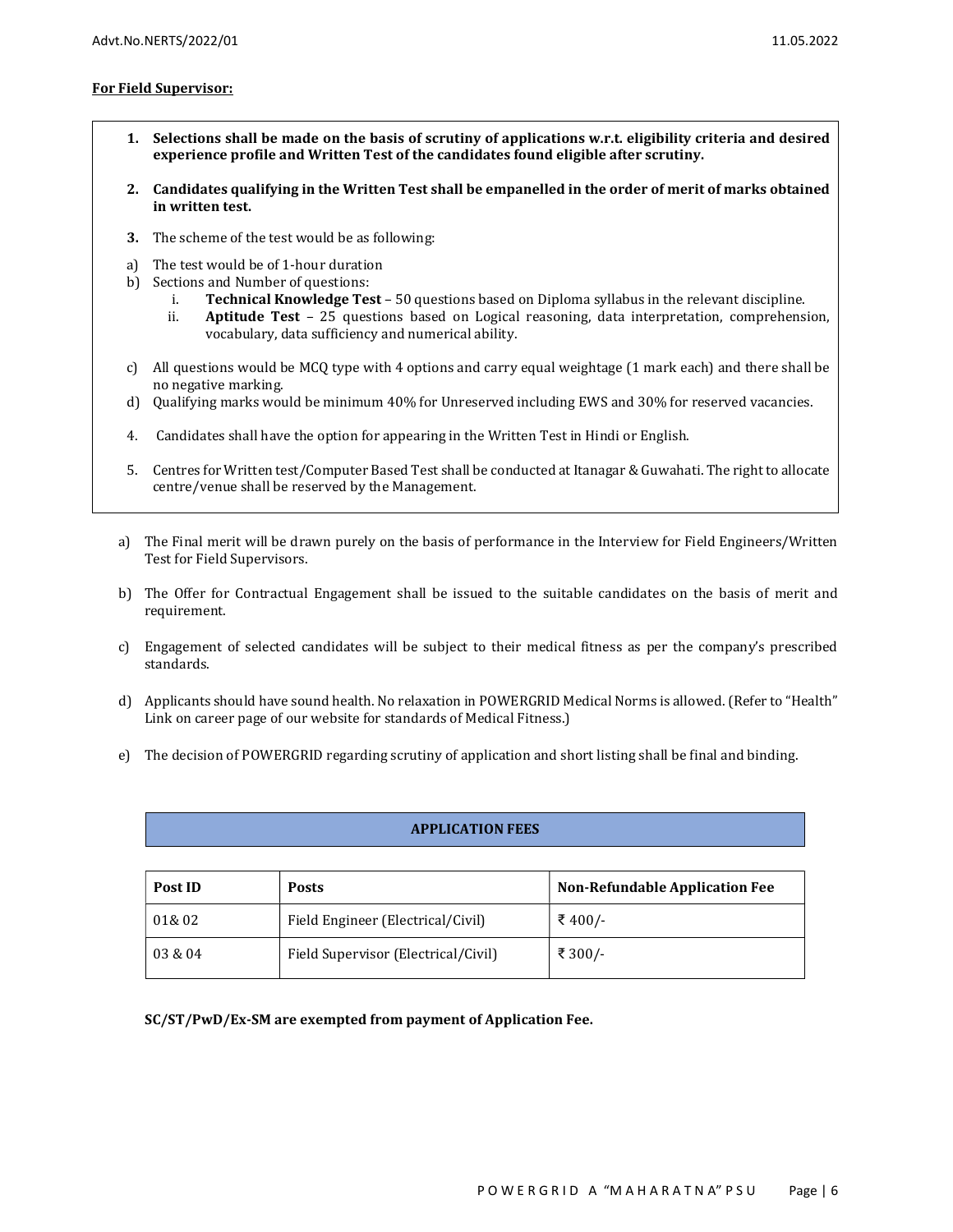#### HOW TO APPLY

- 1. Interested eligible candidates should apply only through On-line Registration System of POWERGRID. To apply log on to http://www.powergrid.in  $\rightarrow$  Careers Section  $\rightarrow$  Job Opportunities  $\rightarrow$  Openings  $\rightarrow$  Regional Openings  $\rightarrow$  North Eastern Region Recruitment  $\rightarrow$  Contractual Positions. No other means/ mode of application shall be accepted. POWERGRID will not be responsible for bouncing back of any email sent to the candidate.
- 2. Before registering and submitting their applications on the website, the candidate should possess a valid self e-mail ID, Alternate E-mail ID and Mobile number.
- 3. Candidates are advised to upload legible copies of the following documents while submitting online application in the space earmarked in the on-line application:
	- a) Scanned copy of recent passport size color photograph max. (50kb) in .JPG format
	- b) Scanned copy of signature max (30kb) in .JPG format
	- c) Date of Birth Proof: Matric/ Birth Certificate (wherein DOB is mentioned) (max 1MB) in .pdf format
	- d) Qualification Certificate (Diploma/ Degree) along with Mark Sheets of all years/semesters (max. 10MB) along with Proof of norms adopted by the University/ Institute to convert CGPA/OGPA/DGPA into percentage (if applicable) (all Qualification Certificate & Mark Sheets are required to be scanned in .pdf format)
	- e) Experience Certificate (for Present as well as Previous employment indicating start date, end date, designation, pay scale/ emoluments & area of experience) issued by authorized/ appropriate signatory of the organization (1MB) in .pdf format .
	- f) Candidates working in Govt./PSU are required to apply through proper channel and need to upload "No Objection Certificate" from the present employer in .pdf format.
	- g) Caste Certificate in the prescribed GOI format issued by Competent Authority (if applicable) (max. 1MB) in .pdf format
	- h) Disability Certificate in the prescribed GOI format issued by Competent Authority (if applicable) (max. 1MB) in .pdf format
	- i) Ex-Serviceman Discharge Certificate, Undertaking and Proforma of Certificate for Employed Officials in case of Ex-Servicemen in the prescribed format (if applicable) (max. 1MB) in .pdf format
	- j) Employment Exchange Certificate (max. 1MB) in .pdf format
	- k) EWS Certificate, as prescribed by Government of India
- 4. Applicants are advised to take a print out of the submitted online application and note down the user ID and password generated at the time of online registration. Shortlisted/screened candidates are required to produce the above uploaded documents in original for verification at the time of interview/joining.
- 5. Information regarding this recruitment process shall be made available in the career section of POWERGRID website. Applicants are advised to check the website periodically for updates

#### 6. Payment of Application Fees:

- $\triangleright$  After successful completion of registration, candidates shall receive an email with details of their Login ID, Password and other information. Candidate is required to login to career page through candidate login link available on job opportunities section (Go to Careers > Job Opportunities > Openings > North Eastern Region Recruitment  $\rightarrow$  Contractual Positions > Concerned advertisement & candidate login link).
- A button shall be available on the login page which will guide the candidate to payment gateway. Candidate will be automatically directed to payment gateway website and return back to POWERGRID website automatically on completion of transaction.
- Online payment can be made through Credit Card, Debit Card, Net Banking.
- $\triangleright$  If the transaction is successful, the online payment button will disappear and transaction confirmation will appear. If the transaction fails and the amount is deducted, the candidates will have to wait for 2 hours to check any update in status on his/ her candidate login home page. In case of no change, he/ she will have to send mail stating the issue and quoting his/ her POWERGRID Registration No. Payment once done cannot be refunded. Hence candidates are advised not to wait till last date for submission of application or payment of fees.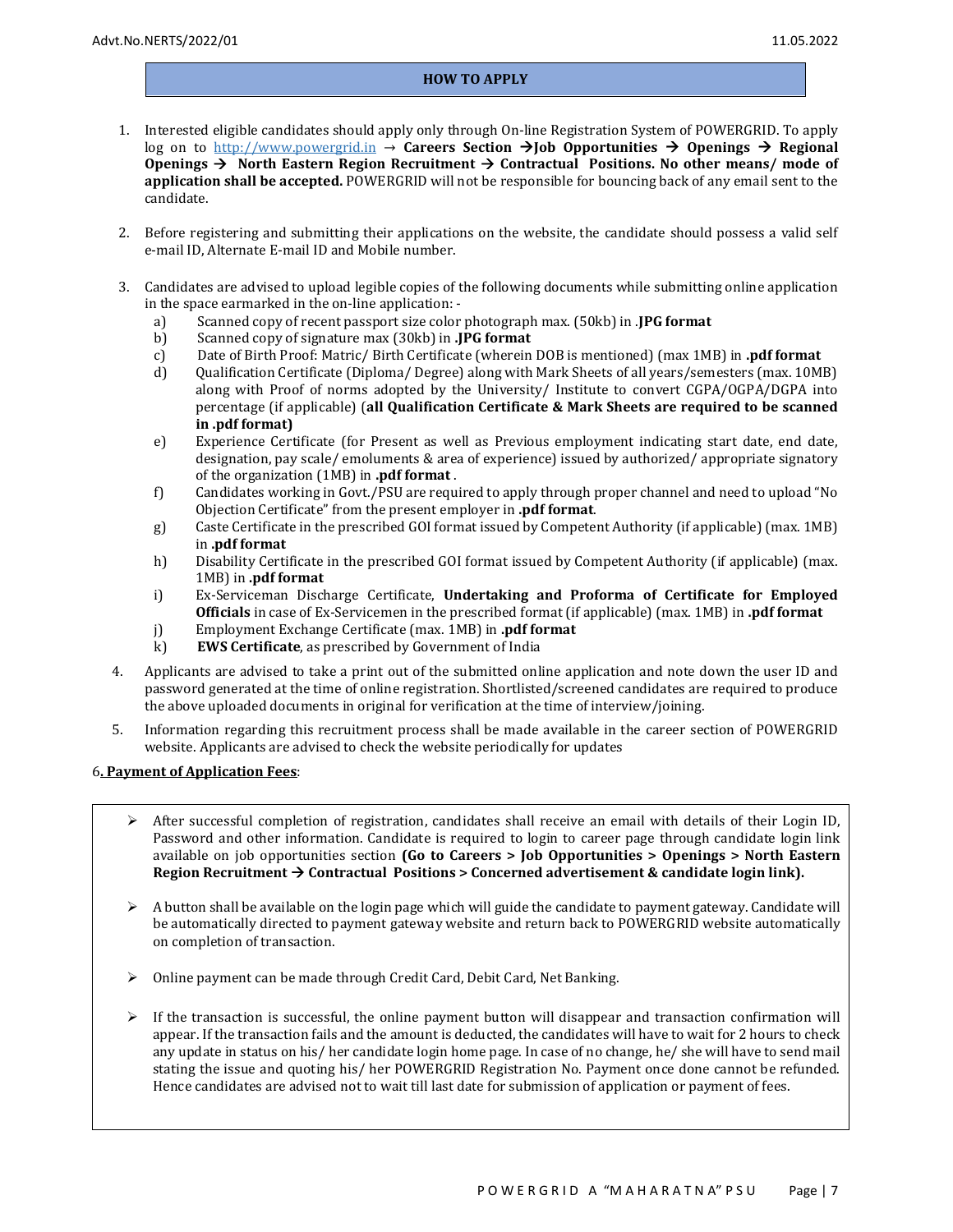- 7. Candidates are not required to forward the hard copies of applications to POWERGRID.
- 8. Also, candidates should keep the following documents ready with themselves for any future requirement. (Self-attested copies):
	- a) Copy of online generated resume
	- b) Documents related to Essential Qualification (Passing Certificate & Mark sheets.)
	- c) Documents related to Other Qualifications (Passing Certificate & Mark sheets)
	- d) Proof of norms adopted by the University/ Institute to convert CGPA/OGPA/DGPA into percentage.
	- e) Documents related to Experience (Present as well as Previous)
		- Experience / Service Certificate: Proof of experience indicating post held, period of service, pay scale/ emoluments & area of experience/ details of work assignment issued by the organization on its letter head.
		- Latest Salary Slip
		- All proof of experience shall be duly certified by the organization concerned and self-attested by candidate.
		- Certificate issued by concerned HR department in case of personnel currently engaged on contractual basis in POWERGRID in consultancy projects
	- f) Proof of Date of Birth (X class certificate/ Birth Certificate)
	- g) Caste (SC/ST/OBC-NCL/EWS) Certificate for claiming Reservation/ Relaxation/ concessions (as applicable)
	- h) Discharge Certificate (If applicable)
	- i) Disability Certificate (If applicable)
	- j) Any other relevant document

### Candidate will have to bring these documents along with original for verification at the time of interview/ medical/ joining, if called for.

- k) Candidates should submit only single application for a post and application once submitted cannot be altered. Accordingly, no requests for change in applicant data after submission of online application shall be entertained. A valid e-mail ID is essential for submission of the online application. POWERGRID will not be responsible for bouncing of any e-mail sent to the candidates.
- l) Candidates are advised to make a note of their e-mail ID as entered in the application form and Registration Number generated at the top right hand corner of the 'Resume'. These would be required for accessing information through candidate login during the later stages of the recruitment process.
- m) Once applied, the applicants are advised to check the web site as well as their registered e-mail regularly for any updates.
- 9. The admit card indicating Roll Number, Name of the allocated Test Center and guidelines for the test will be made available on our website to the candidates found apparently eligible based on the online data only. The candidate has to download his/her Admit card, Test Guidelines etc. for appearing in the test from the website only. Please note that the admit card will not be sent by post.
- 10. All information regarding this recruitment will be made available on the website: http://www.powergrid.in and no separate communication shall be made. Candidates must constantly visit website http://www.powergrid.in for information regarding dates of screening test, downloading of admit card, result of screening test, medical standards etc.
- 11. E-mail ID and Mobile number to be entered in online application form is mandatory. In case a candidate does not have a valid personal e-mail ID, he/she should create his/her new email ID before applying online. Candidates are advised to keep the e-mail ID and Mobile number entered in the online application form compulsorily active for at least one year. No change in the email ID or mobile number will be allowed once entered. All future correspondence shall be made via E-mail and/or SMS only.
- 12. Applicants should keep sufficient copies of same photographs in reserve for future use, which they are using in the Online Registration.
- 13. It is mandatory that candidates go through the full text of the advertisement and agree to all the conditions given, while applying for the post.
- 14. No manual / paper application will be entertained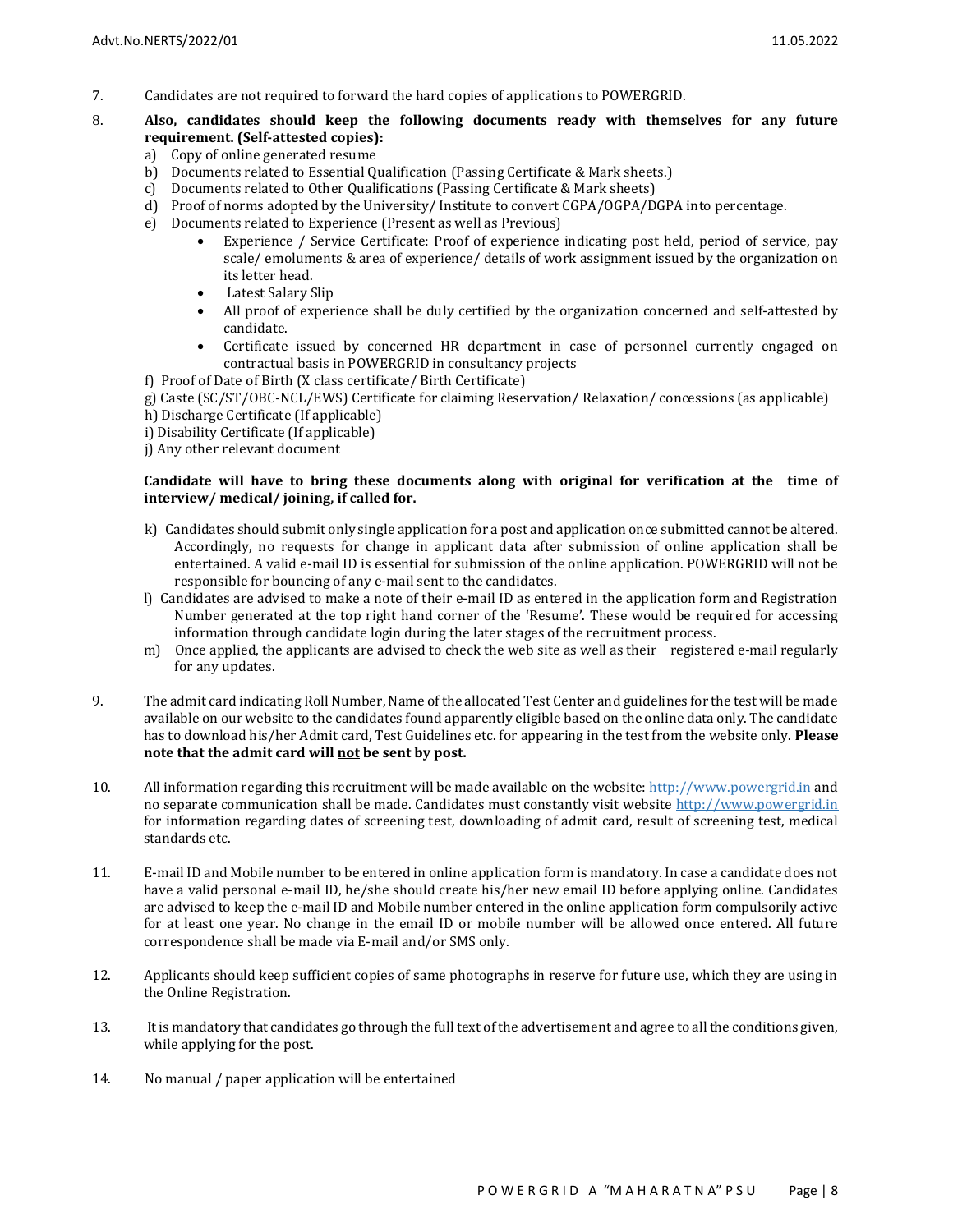### GENERAL INFORMATION & INSTRUCTIONS

- 1. Only Indian Nationals who have attained the age of 18 years or above and are registered in the Employment Exchanges of the seven states of NER i.e Arunachal Pradesh, Assam , Manipur, Meghalaya, Mizoram, Nagaland & Tripura are eligible to apply.
- 2. The candidature of the candidate at all stages of the selection process shall be provisional in nature.
- 3. Mere submission of application does not guarantee the adequacy of candidature for being considered for further selection process.
- 4. Before applying, the candidate should ensure that he/she fulfils the eligibility criteria and other norms mentioned in this advertisement. Candidates not meeting the specified criteria including experience profile, wherever required, shall not be considered for selection.
- 5. Applications in which the essential qualification/ experience cannot be fully ascertained will be liable for rejection. Accordingly, it is the responsibility of candidate to satisfy that he/she meets the eligibility criteria (as mentioned in this advertisement) fully before applying, to properly fill the application and provide necessary documents asked for. The online application form will not be checking the eligibility.
- 6. All photocopies of documents (along with the application) submitted at the time of Document Verification, if called for, should be self-attested by the candidate. Candidates should retain sufficient number of same coloured size photograph as used in the online application for future use.
- 7. The candidate must possess qualifications recognized by the relevant statutory bodies like UGC/ AICTE etc. Correspondence course in Diploma shall not be considered as recognised qualification as per AICTE norms.
- 8. Higher technical qualification like B.Tech/B.E. /M.Tech/M.E etc with or without Diploma is not allowed for the post of Field Supervisors.
- 9. Correspondence course in BE/B.Tech/B.Sc Engg/Diploma shall not be considered as recognised qualification as per AICTE norms.
- 10. Wherever CGPA/OGPA/DGPA or Letter Grade in a degree / diploma is awarded, its equivalent percentage of marks must be indicated in the application form as per norms adopted by the University / Institute.
- 11. Percentage of marks obtained by the candidate in the bachelor's degree/diploma shall be calculated based on the practice followed by the university/institution from where the candidate has obtained the degree.
- 12. In case the candidates are awarded grades/CGPA instead of marks, the conversion of grades/CGPA to percentage of marks shall be based on the procedure certified by the university/ institution from where they have obtained the qualification.
- 13. In case the university/ institution does not have any scheme for converting CGPA into equivalent marks, the equivalence would be established by dividing the candidate's CGPA by the maximum possible CGPA and multiplying the result with 100.
- 14. The no. of posts notified may vary and operation of panel will depend on requirement.
- 15. Application Fee is non-refundable even if the candidature is rejected for any reason.
- 16. Applications should be submitted through online mode only.
- 17. Training / Teaching period will not be counted as experience.
- 18. Candidates claiming reservation under OBC (NCL) should belong to OBC Non-creamy layer as on closing date of online submission of application to POWERGRID.
- 19. All computations of Age and Post Qualification Experience etc., shall be as on closing date of online application i.e. 01.06.2022. Date of issuance of final mark sheet shall be taken as the date of acquiring qualification.
- 20. If any certificate etc. is issued in a language other than Hindi/English, candidates are advised to submit a certified translation of the same in either Hindi or English language at the time of Interview, if called for.
- 21. In case of more than one online registration by same candidate, the application (or registration ID) against which fee is deposited shall only be considered for further scrutiny. In case more than one online application with fees is deposited then the last registered application shall only be considered for further scrutiny. Similarly, where application fees is not applicable (SC/ST/EX-SM/PwD), the last registered application shall only be considered for further scrutiny.
- 22. Candidates called for interview (for FE post) shall be reimbursed second class rail/bus fare by shortest route for, to & fro journey provided they meet the laid down criteria.
- 23. In case of Screening Test, details of test centre, venue shall be intimated to candidates. Only SC/ST/PwD Candidates shall be reimbursed sleeper class rail/bus fare by shortest route for appearing for Screening test, provided they meet the laid down criteria.
- 24. For the Un-Reserved (UR) vacancy, SC/ST/EWS/OBC (NCL) candidates can apply subject to meeting with all general standards of eligibility.
- 25. Mobile phones / pagers / iPad / iPod / Tablets / Phablets / Smart watches or any other such electronic device is strictly prohibited inside the examination hall. Candidates are advised to not carry the same to the examination hall. Possession of any electronic device inside the examination hall may lead to disqualification of candidature of the candidate.
- 26. There is no provision of re-checking / re-evaluation of Answer Sheets / Answers.